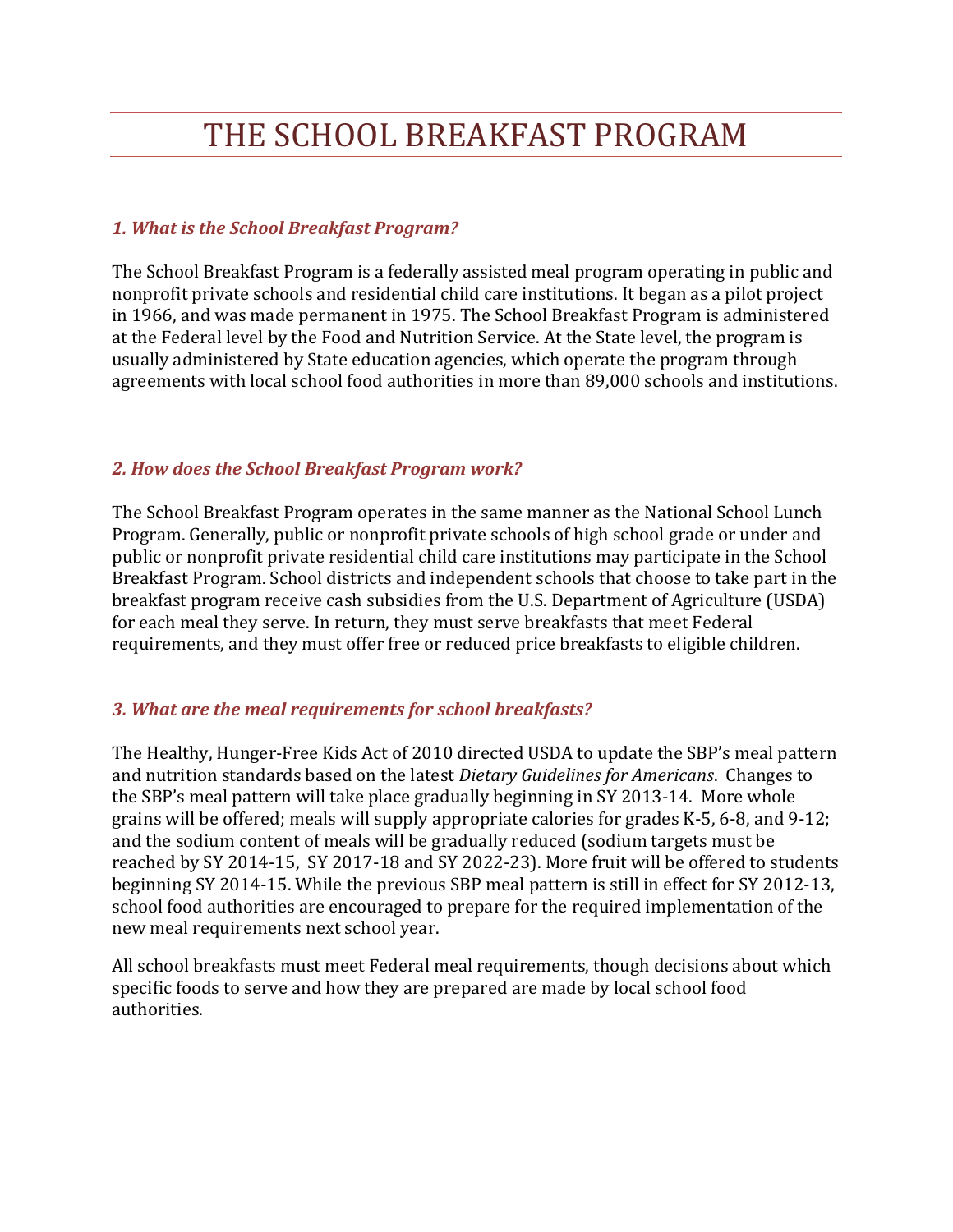# *4. How do children qualify for free and reduced price breakfasts?*

Any child at a participating school may purchase a meal through the School Breakfast Program. Children from families with incomes at or below 130 percent of the Federal poverty level are eligible for free meals. Those with incomes between 130 percent and 185 percent of the poverty level are eligible for reduced-price meals, for which students can be charged no more than 30 cents. (For the period July 1, 2012, through June 30, 2013, 130 percent of the poverty level is \$29,965 for a family of four; 185 percent is \$42,643)

Children from families over 185 percent of poverty pay full price, though their meals are still subsidized to some extent. Schools set their own prices for breakfasts served to students who pay the full meal price (paid), though they must operate their meal services as non-profit programs.

### *5. How much reimbursement do schools get?*

Most of the support USDA provides to schools in the School Breakfast Program comes in the form of a cash reimbursement for each breakfast served. The current (July 1, 2012 through June 30, 2013) basic cash reimbursement rates for non-severe need are:

**Free breakfasts \$1.55**

### **Reduced-price breakfasts \$1.25**

#### **Paid breakfasts \$0.27**

These rates exclude the additional six cents made available to schools certified to be in compliance with the requirements of the meal pattern. Schools may qualify for higher "severe need" reimbursements if 40% or more of their lunches are served free or at a reduced price in the second preceding year. Severe need payments are up to 30 cents higher than the normal reimbursements for free and reduced-price breakfasts. About 77 percent of the breakfasts served in the School Breakfast Program receive severe need payments. Higher reimbursement rates are in effect for Alaska and Hawaii.

For the latest reimbursement rates visit FNS website at www.fns.usda.gov/cnd/Governance/notices/naps/NAPs.htm

### *6. What other support do schools get from USDA?*

Through Team Nutrition, USDA provides schools with technical training and assistance to help school food service staffs prepare healthy meals, and with nutrition education to help children understand the link between diet and health.